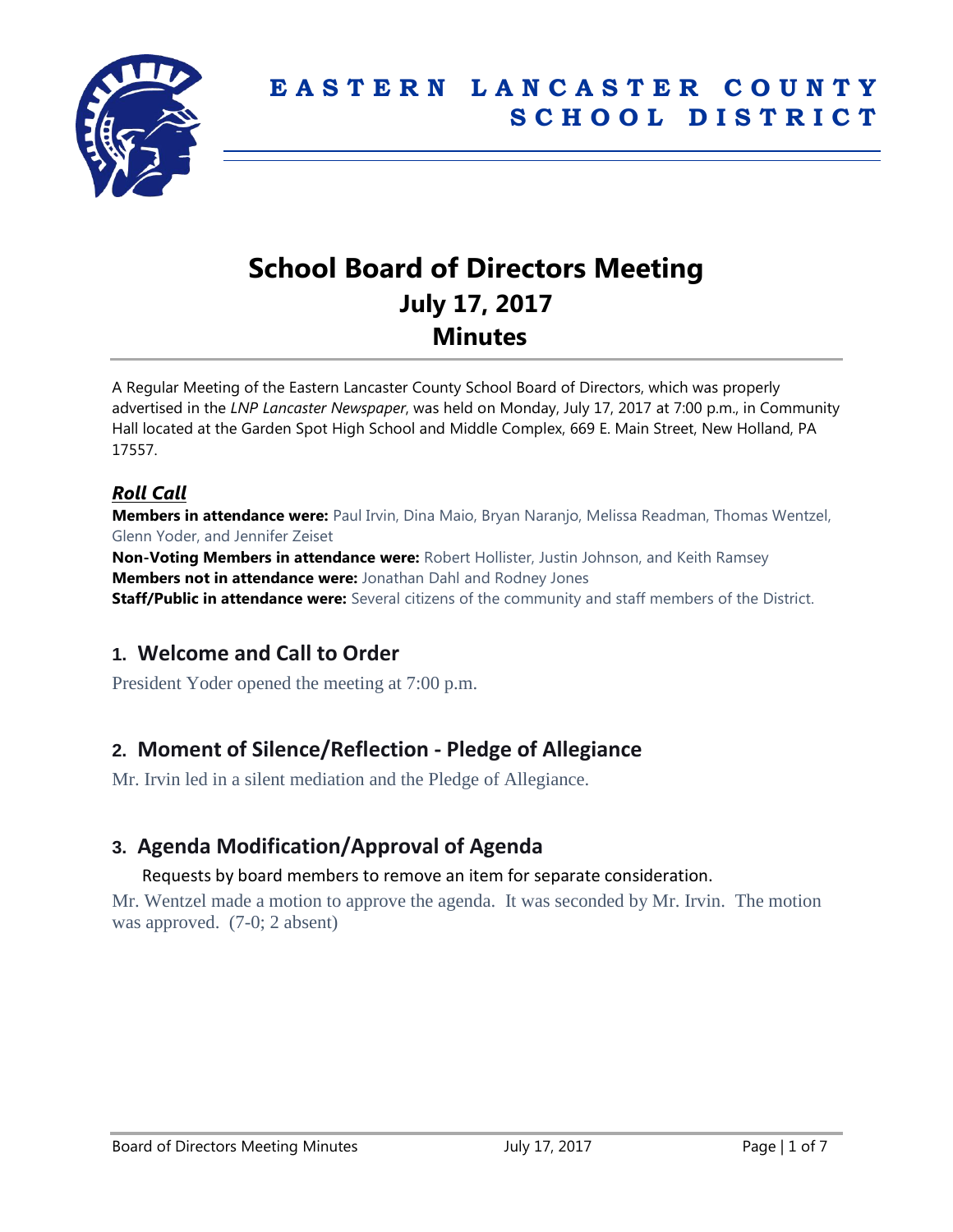### **4. Citizens of the District Comments**

At this time we will invite public (Citizens of the District) comment on any topic that is within the Board's jurisdiction. Please also note that the public is invited to attend our Committee Meetings where much of the discussion and deliberation of agenda topics is conducted. (Committee Meetings are held in the Community Hall at the Garden Spot Complex at 7 p.m. on the second Monday of the month.)

Daryl Martin, Terre Hill

Mr. Martin thanked the Board and said a prayer.

### **5. Consent Agenda**

Items listed under the Consent Agenda section of our Board Meeting Agenda are considered to be routine and are acted on by the Board in one motion. There is no Board discussion of these items individually prior to the Board vote unless a member of the Board requests that a specific item be removed from the Consent Agenda. Requests to remove an item from the Consent Agenda will be accepted at agenda section 3. Agenda Modification/Approval of Agenda. (Requests to remove an item for separate consideration). Items Removed from the Consent Agenda will be moved to agenda section "Action Items."

Dr. Hollister introduced Mr. Steve Good, Assistant Principal of Garden Spot Middle School, who introduced several new hired teachers for the 2017-2018 School Year at Garden Spot Middle School: Adam Mietelski, Math Teacher, Christina Jirele, Social Studies Teacher, and Brittany McMullen, Math Teacher.

Mr. Wentzel made a motion to approve the personnel report. It was seconded by Mrs. Zeiset. The motion was approved. (7-0; 2 absent)

Mr. Naranjo made a motion to approve the consent agenda. It was seconded by Mr. Wentzel. The motion was approved. (7-0; 2 absent)

- **a. Approval of Minutes**
- **b. Treasurer's Report**
- **c. Approve Personnel Report**
- **d. Bills Paid**
- **e. Cafeteria Fund Treasurer's Report**
- **f. Investments**
- **g. Student Activity Account**
- **h. New High School Courses for the 2017-2018 School Year**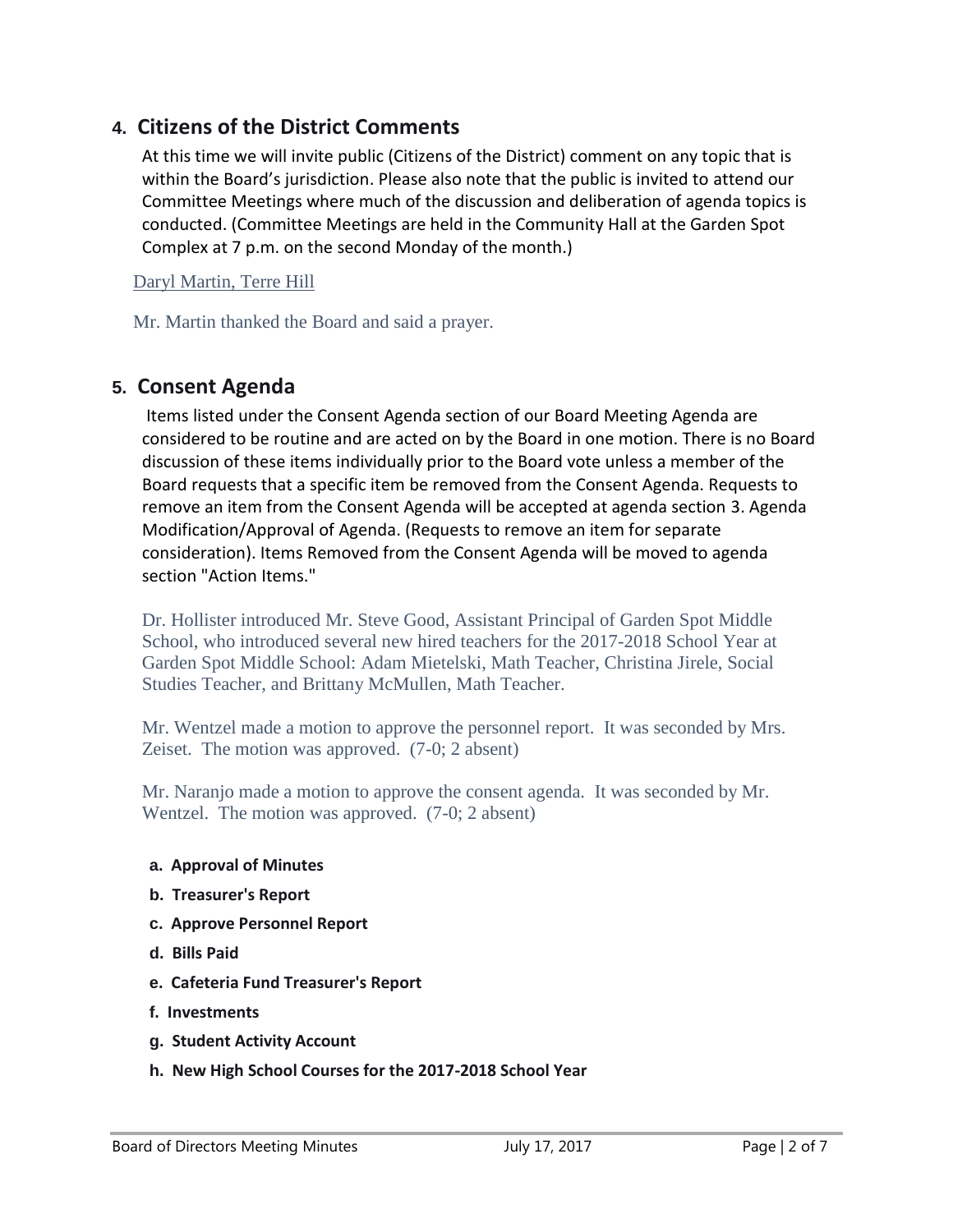### *New high school courses for the 2017-2018 school year. These courses are aligned to the PA Core Standards and have been developed by the content area teacher.*

#### **Philosophy 101**

Philosophy 101 is an honors level introductory course into the history, development, and schools of thought in the field as it developed over time. The course will encompass a series of significant figures from the Greeks to the present and their development of concepts basic to the human experience. Primary sources will be used to investigate and analyze such topics as truth, justice, knowledge, perception, freedom and society, and social justice and nonviolence. Students will be able at the end of the course to conduct research, accessing, analyzing, and synthesizing information as they address a specific analytical question culminating in an academic paper accompanied by a presentation and exhibition of evidence. There is a GIEP prerequisite for this course. The course has a Canvas online format with three in-person meetings. For Grades 10, 11, and 12.

#### **Exploring Cross-cultural American Literature**

This course will look at the impact and influence prose and poetry have had across cultural divides throughout American history. By looking at American history through the multiple lenses of human relationships; America as a sense of promise, discovery, and survival; facing life with laughter, fears, and tears; and the many facets of nature, this course will explore the ties between prose and poetry, the use of personal history or cultural background by authors, and how to create such prose and poetry. A basic understanding of the structure and vocabulary of prose and poetry is required although lessons on more advanced writing skills will be provided. Students at the end of the course will be able to analyze and synthesize information from various sources and use those skills to create original writings in both prose and poetry. There is a GIEP prerequisites for this course. Canvas online format. For Grades 10, 11, and 12.

#### **AP Seminar**

AP Seminar is a foundational course that engages students in cross-curricular conversations that explore the complexities of academic and real-world topics and issues by analyzing divergent perspectives. Using an inquiry framework, students practice reading and analyzing articles, research studies, and foundational, literary, and philosophical texts; listening to and viewing speeches, broadcasts, and personal accounts; and experiencing artist works and performances. Students learn to synthesize information from multiple sources, develop their own perspectives in written essays, and design and deliver oral and visual presentations, both individually and as part of a team. Ultimately, the course aims to equip students with the power to analyze and evaluate information with accuracy and precision in order to craft and communicate evidence-based arguments.

#### **Foundations of Mathematics**

The Foundations of Mathematics course will provide students with specially designed instruction, targeting individual needs including: basic skills in math computation, math calculations, solving real world problems, measurement skills, and basic algebra skills. Students will receive small group instruction and computer-based instruction focusing on specific skills as identified based on present levels and curriculum-based assessments. Students will also have exposure to grade-level eligible content, with modifications per their IEP.

#### **Foundations of Literacy**

The Foundations of Literacy course will provide students with specially designed instruction, targeting individual needs including: written expression, decoding, comprehension, fluency, and speaking and listening skills. Students will receive small group instruction, and computer-based instruction focusing on specific skills as identified based on present levels and curriculum based assessments. Students will also have exposure to grade-level eligible content, with modifications per their IEP.

### **AP Computer Science A**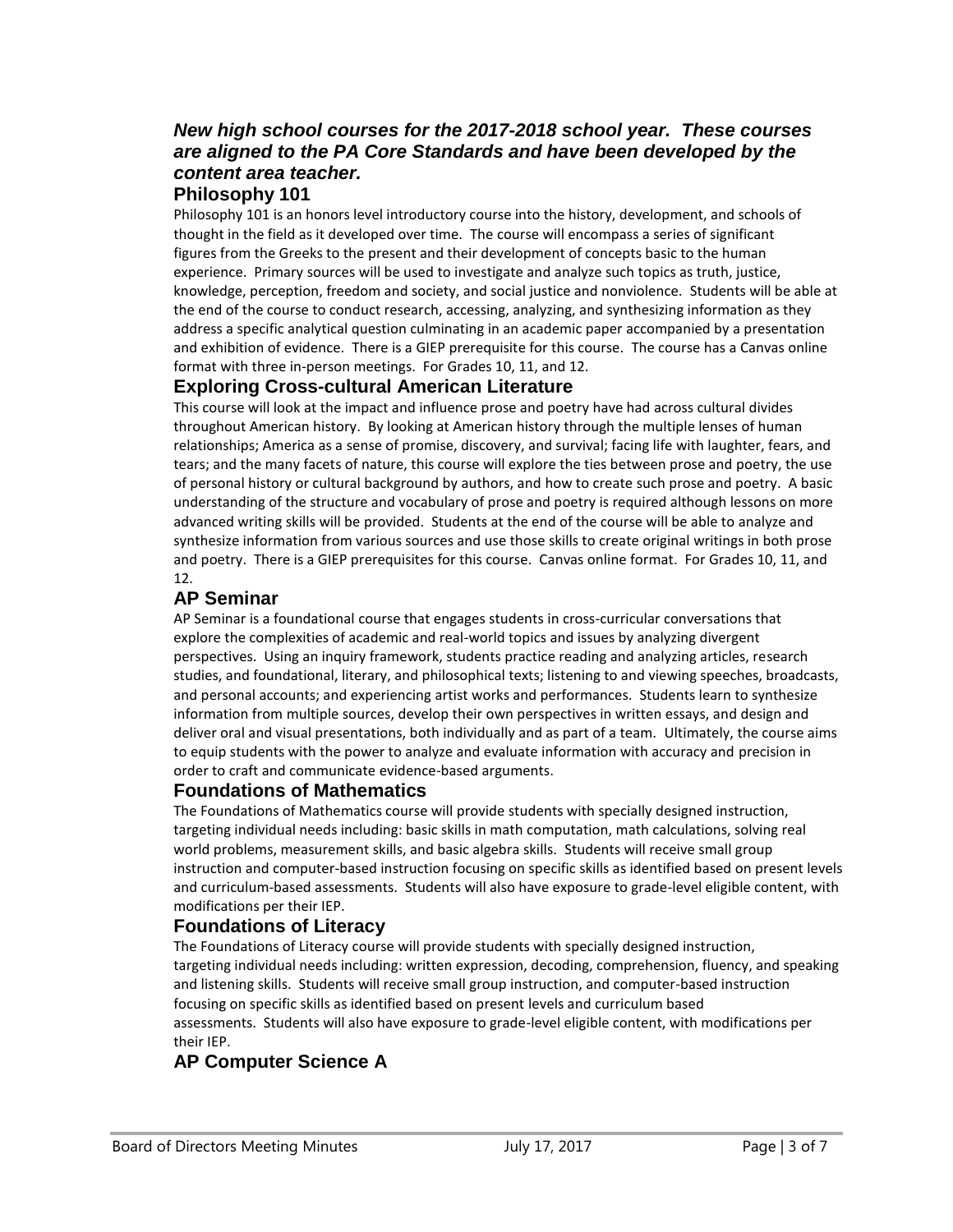The AP Computer Science A course is an introductory course in computer science. The major theme of the course is problem solving. Students will learn how to design, implement, and analyze program. They will use the Java programming language to develop solutions to problems. Students who complete this course will be prepared for the AP Computer Science A exam.

#### **i. ELA, Science & Social Studies Elementary Curriculum**

### **6. Action Items**

Items Removed from Consent Agenda for Separate Consideration.

### **7. Property and Services**

**a. Action Item - Approve Restated Homestead and Farmstead Exclusion Resolution for 2017-18** When the tax duplicate from the County was received, the tax reduction amount for the Homestead/Farmstead was \$.01 less. Therefore, a restated resolution is attached reflecting a tax reduction amount of \$64.75 for approved Homesteads and Farmsteads.

Mr. Wentzel made a motion to approve the Restated Homestead and Farmstead Exclusion Resolution for 2017-18 school year. It was seconded by Mr. Naranjo. The motion was approved. (7-0; 2 absent)

#### **b. Action Item - Approve Agreement with Substitute Teacher Service for Part-Time Classroom and Food Service Assistants**

The Proposal includes the option to renew for an additional 2 years.

Mr. Irvin made a motion to approve the Agreement with Substitute Teacher Service for Part-Time Classroom and Food Service Assistant for the 17-18 and 18-19 School Years It was seconded by Mrs. Zeiset. The motion was approved. (7-0; 2 absent)

#### **c. Action Item - Transfer to Capital Reserve (State Reimbursement)**

During 2016-17, the District received a one-time state reimbursement for the Brecknock Project (\$2,152,000) and the Payoff of the 2014 A Note (\$842,000).

Mr. Wentzel made a motion to approve the Transfer of the one-time state reimbursement for the Brecknock Project and the Payoff of the 2014 A Note to the Capital Reserve for the 17-18 and 18-19 School Year. It was seconded by Mr. Irvin. The motion was approved. (7-0; 2 absent)

#### **d. Information Item - Reassessment Update**

Mr. Ramsey updated the board regarding the reassessment numbers. Mr. Ramsey indicated that taxes would not necessarily go up. He also indicated that the mil rate would drop to 12.00 and if he received any additional information, the Board would be updated.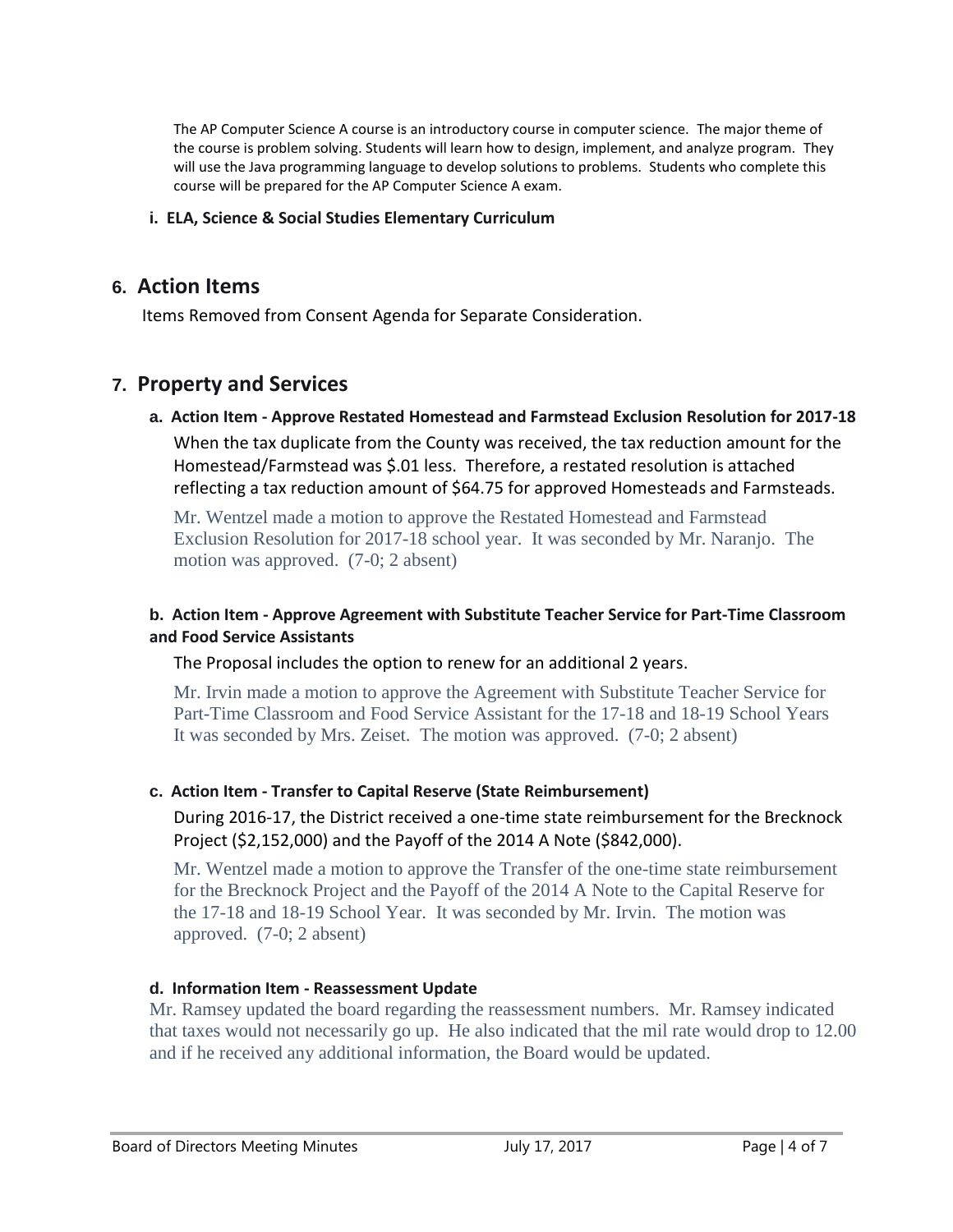### **8. Program**

- **a. Action Item - Approve the following contracts as listed:**
	- Achieve3000
		- o Three year contract for all five buildings
		- o \$219,173.90, includes a 3% discount for a three year contract
	- IXL Learning
		- o Three year contract for all five buildings
		- o \$30,781.00, includes an 18% renewal discount
	- Seesaw
		- o Three year contract for grades K-6
		- o \$19,440.00, includes a discount of \$1.50 per student for a three year contract
	- MIND Research Institute ST Math
		- o One Year Contract for grades K-8  $\circ$  \$15,125.00

Mr. Wentzel made a motion to approve the technology contracts for Achieve3000, IXL Learning, Seesaw, and Mind Research Institute. It was seconded by Mr. Irvin. The motion was approved. (7-0; 2 absent)

### **9. Management**

#### **a. Action Item - Policy 249 - Bullying**

It is recommended by PSBA that the School Administration and School Board review the policy every 3 years.

Mrs. Zeiset made a motion to approve the School Board Policy 249 Bullying. It was seconded by Mrs. Maio. The motion was approved. (7-0; 2 absent)

### **10. Reports**

**a. Lancaster County Tax Collection Bureau** No Report.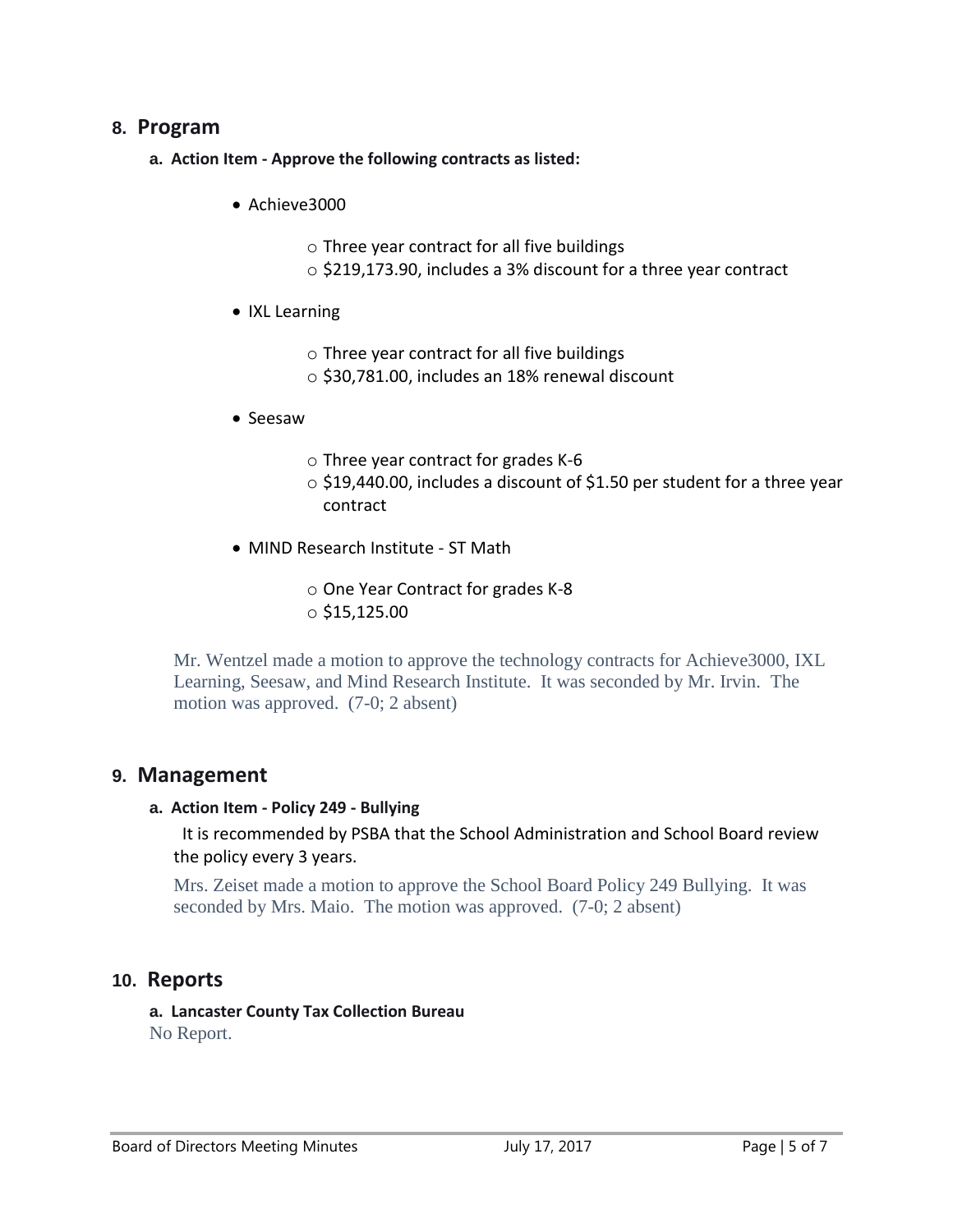#### **b. Lancaster-Lebanon IU13**

Mr. Irvin reported on the June 21nd IU Board meeting and shared several highlights from the board meeting report: Mr. Irvin updated the Board on the Autistic and Emotional Support programs at the IU. He also reported that the IU13 Board approved \$12,005,704.64 in disbursements and approved several new or addition to service contracts for Business Services, Early Childhood and Special Education Services, Instructional & Technology Services, and Human Resource Services. There were eight (25) resignations, seventy-three (73) terminations, three hundred sixty-six (366) new hires, thirty (30) changes in position or salaries, and one (1) leave of absence. He also noted the upcoming Election for the Board Officials for PSBA indicating that the board and committee officers remained the same. He distributed to the Board copies of the Helping Districts, Helping Students.

#### **c. Lancaster CTC**

Mrs. Readman reported that the JOC met on June 22 and received a presentation from the Adult Education Welding Program.

#### **d. Legislative**

Mr. Wentzel reported on the current status of the state Budget and Governor Wolf's future running potential. He also updated the Board on the question that will be place on the ballot for the upcoming November election regarding property tax elimination.

### **11. Superintendent's Report**

Dr. Hollister updated the Board on the final sale of the former Caernarvon Elementary Site, thanking Mr. Yoder for representing the District for the sale.

Dr. Hollister reported that the ESY program was currently underway for the Summer and thanked everyone for all the work that they do during the Summer months to get ready for the start of the school year.

Dr. Hollister also reported on schools districts that have been visiting Eastern Lancaster County School District to view both the District's Special Education program and technology initiatives.

Dr. Hollister informed the Board on the Lloyd Smucker/Thaddeus Stevens Education Forum that he attended noting the progress of the state moving move towards a multiple pathways model for students.

### **12. Announcements**

No Announcements.